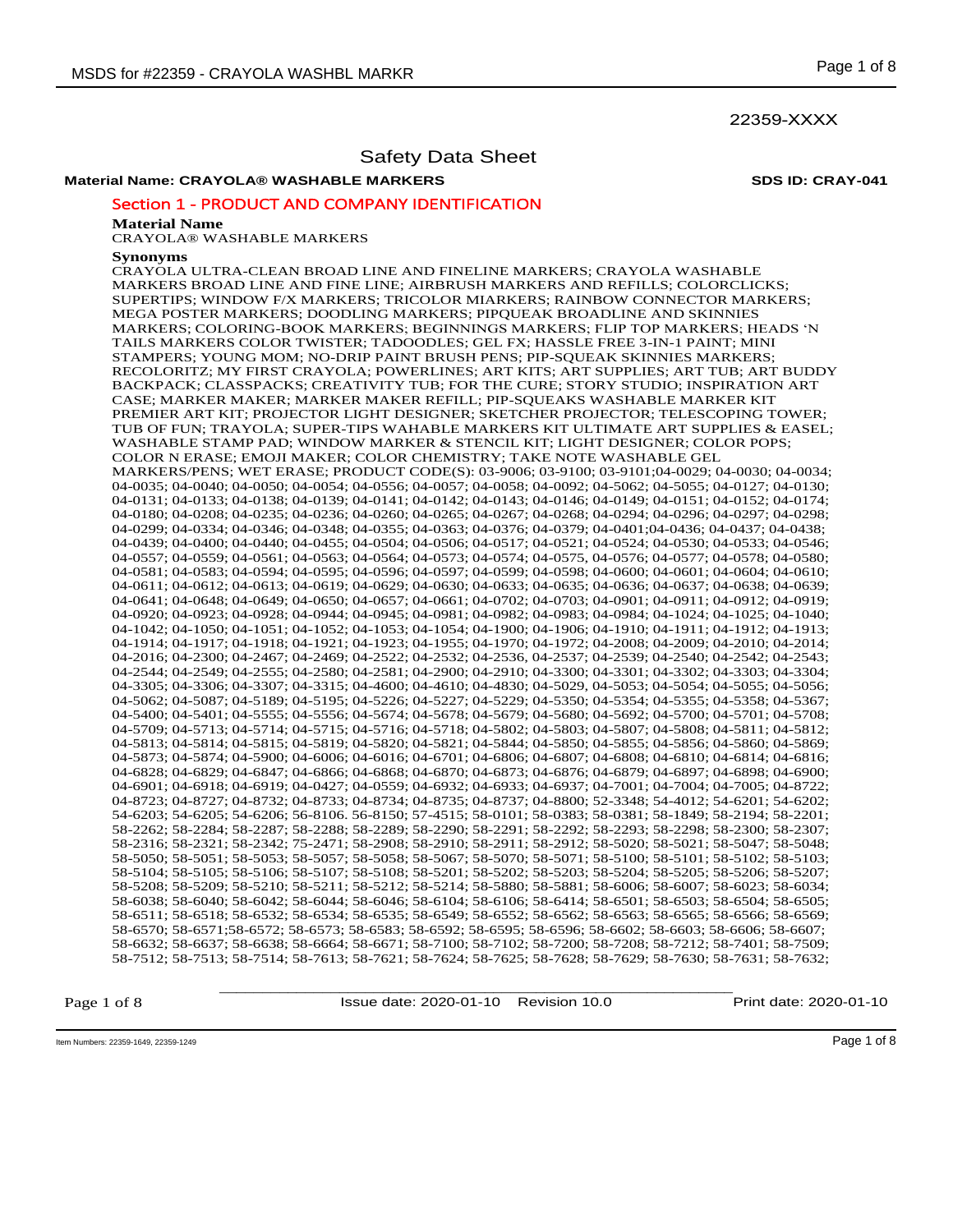#### **Material Name: CRAYOLA® WASHABLE MARKERS SDS ID: CRAY-041**

58-7634; 58-7635; 58-7636; 58-7637; 58-7638; 58-7639; 58-7640; 58-7641; 58-7645; 58-7646; 58-7647; 58-7648; 58-7649: 58-7660; 58-7661; 58-7662; 58-7664; 58-7700; 58-7713; 58-7714; 58-7715; 58-7730; 58-7800; 58-7801; 58-7208; 58-7808; 58-7809; 58-7812; 58-7813; 58-7816; 58-7819; 58-7832; 58-7836; 58-7851; 58-7852; 58-7853; 58-7854; 58-7855; 58-7856; 58-7857; 58-7858; 58-7959; 58-7860; 58-7861; 58-7863; 58-7868; 58-7869; 58-7908; 58-7900; 58-7910; 58-8106; 58-8125; 58-8128; 58-8129; 58-8133; 58-8134; 58-8135; 58-8136; 58-8137; 58-8138; 58-8146; 58-8148; 58-8151; 58-8163; 58-8165; 58-8166; 58-8171; 58-8173; 58-8177; 58-8178; 58-8179; 58-8180; 58-8181; 58-8194; 58-8186; 58-8185; 58-8186; 58-8187; 58-8200; 58-8201; 58-8208; 58-8210; 58-8211; 58-8212; 58-8713; 58-8214; 58-8215; 58-8217; 58-8220; 58-8221; 58-8230; 58-8231; 58-8232; 58-3233; 58-8234; 58-8235; 58-8236; 58-8237; 58-8238; 58-8260; 58-8261; 58-8268; 58-8269; 58-8310; 58-8329; 58-8330; 58-8331; 58-8338; 58-8339; 58-8340; 58-8343; 58-8350; 58-8356; 58-8358; 58-8359; 58-8353; 58-8360; 58-8362; 58-8363; 58-8553; 58-8610; 58-8700, 58-8701; 58-8703; 58-8704; 58-8708, 58-8709; 58-8719; 58-8720; 58-8721; 58-8722; 58-8723; 58-8724; 58-8725; 58-8726; 58-8727; 58-8731; 58-8732; 58-8733; 58-8734; 58-8735; 58-8736; 58-8750; 58-8764; 58-8765; 58-8766; 58-9050; 58-8190; 58-8824; 58-8825; 58-8826; 58-8827; 58-9505; 74-2444; 74-7059; 74-7147; 74-7150; 74-7202; 74-7210; 74-7413;74-7414; 747415; 74-7215; 74-7270; 74-7245; 74-7246; 74-7247; 74-7248; 74-7249; 74-7252; 74-7253; 74-7254; 74-7255; 74-7260; 74-7264; 74-7265; 74-7267; 74-7268; 74-7269; 74-7283; 74-7284; 74-7285; 74-7286; 74-7287; 74-7288; 74-7289; 74-7295; 74-7296; 74-7298; 74-7304; 74-7310; 74-7311; 74-7312; 74-7321; 74-7322; 74-7324; 74-7325; 74-7326; 74-7327; 74-7328; 74-7329; 74-7330; 74-7331; 74-7332; 74-7333; 74-7249; 74-7352; 74-7353; 74-7354; 74-7355; 74-7357; 74-7346;74-7356; 74-7357; 74-7358; 74-7359; 74-7360; 74-7362; 74-7363; 74-7364; 74-7365; 74-7366; 74-7367; 74-7368; 74-7369;74- 7370; 74-7371; 74-7372; 74-7373; 74-7407; 74-7409; 74-7411; 74-7412; 81-1324; 81-1365; 81-1466; 81-2007; 81-2013; 81-8109; 81-8123; 81-8326; 81-8128; 81-8324; 81-8325; 82-7251; 82-7275; 99-0064; 99-0066; 99-0067; 99-0068; 99-0075; INT-2061; INT-2062

**Product Description** 

Finished product.

**Product Use** Arts and Crafts

**Restrictions on Use**

None known.

#### **Details of the supplier of the safety data sheet**

CRAYOLA LLC 1100 Church Lane Easton, PA 18044 Phone: 1-800-272-9652 Emergency Phone #: Health Emergency - Call local POISON CONTROL E-mail: support@crayola.com

### Section 2 - HAZARDS IDENTIFICATION

### **Classification in accordance with paragraph (d) of 29 CFR 1910.1200.**

None needed according to classification criteria.

### **GHS Label Elements**

**Symbol(s)**  None needed according to classification criteria.

### **Signal Word**

None needed according to classification criteria

#### **Hazard Statement(s)**

None needed according to classification criteria.

#### **Precautionary Statement(s)**

**Prevention** 

None needed according to classification criteria.

Page 2 of 8

\_\_\_\_\_\_\_\_\_\_\_\_\_\_\_\_\_\_\_\_\_\_\_\_\_\_\_\_\_\_\_\_\_\_\_\_\_\_\_\_\_\_\_\_\_\_\_\_\_\_\_\_\_\_\_\_\_\_\_\_ Issue date: 2020-01-10 Revision 10.0 Print date: 2020-01-10

Item Numbers: 22359-1649, 22359-1249 Page 2 of 8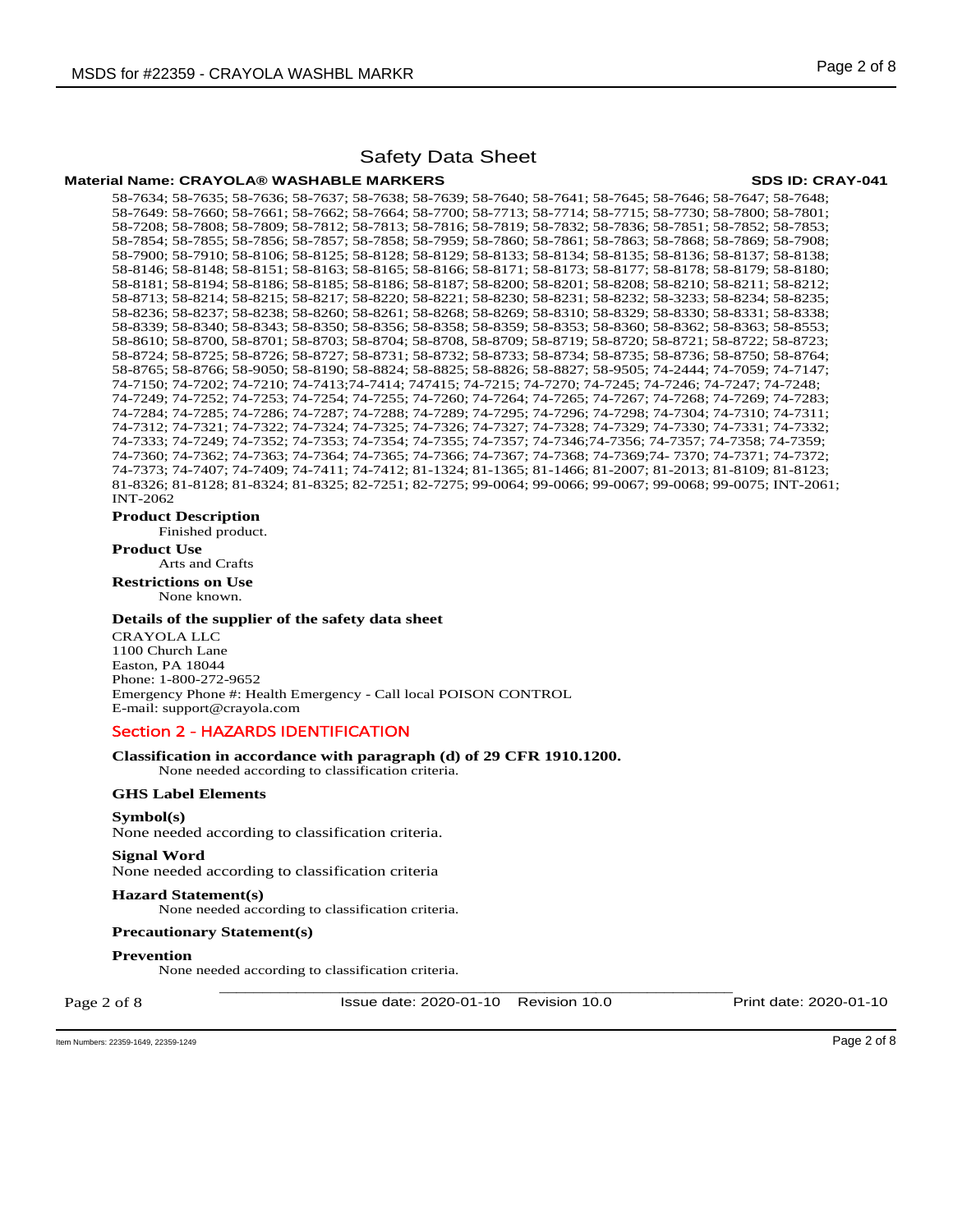# **Material Name: CRAYOLA® WASHABLE MARKERS SDS ID: CRAY-041**

#### **Response**

None needed according to classification criteria.

#### **Storage**

None needed according to classification criteria.

#### **Disposal**

Dispose in accordance with all applicable federal, state/regional and local laws and regulations.

#### **Other Hazards**

None known.

### Section 3 - COMPOSITION / INFORMATION ON INGREDIENTS

| <b>CAS</b>    | <b>Component Name</b>                                                                                                                                                                                                    | Percent |
|---------------|--------------------------------------------------------------------------------------------------------------------------------------------------------------------------------------------------------------------------|---------|
| Not available | Product has been certified as nontoxic by the Art $\&$<br>Creative Materials Institute, Inc. and conforms to ASM<br>D 4236 standard practice for labeling art materials for<br>acute and chronic adverse health hazards. | 100     |

#### **Component Related Regulatory Information**

The chemical identity and/or percentage of composition is being withheld as a trade secret.

#### Section 4 - FIRST AID MEASURES

#### **Inhalation**

It is unlikely that emergency treatment will be required. Remove from exposure. Get medical attention, if needed.

#### **Skin**

It is unlikely that emergency treatment will be required. If adverse effects occur, wash with soap or mild detergent and large amounts of water. Get medical attention, if needed.

#### **Eyes**

It is unlikely that emergency treatment will be required. Flush eyes with plenty of water for at least 15 minutes. If eye irritation persists, get medical advice/attention.

#### **Ingestion**

Call a poison control center or doctor immediately for treatment advice.

#### **Most Important Symptoms/Effects**

#### **Acute**

No information on significant adverse effects.

#### **Delayed**

No information on significant adverse effects.

#### **Indication of any immediate medical attention and special treatment needed**  Treat symptomatically and supportively.

# Section 5 - FIRE FIGHTING MEASURES

# **Extinguishing Media**

**Suitable Extinguishing Media**  Water carbon dioxide, regular dry chemical, regular foam, **Unsuitable Extinguishing Media**

None known.

## **Hazardous Combustion Products**

Page 3 of 8

\_\_\_\_\_\_\_\_\_\_\_\_\_\_\_\_\_\_\_\_\_\_\_\_\_\_\_\_\_\_\_\_\_\_\_\_\_\_\_\_\_\_\_\_\_\_\_\_\_\_\_\_\_\_\_\_\_\_\_\_ Issue date: 2020-01-10 Revision 10.0 Print date: 2020-01-10

Item Numbers: 22359-1649, 22359-1249 Page 3 of 8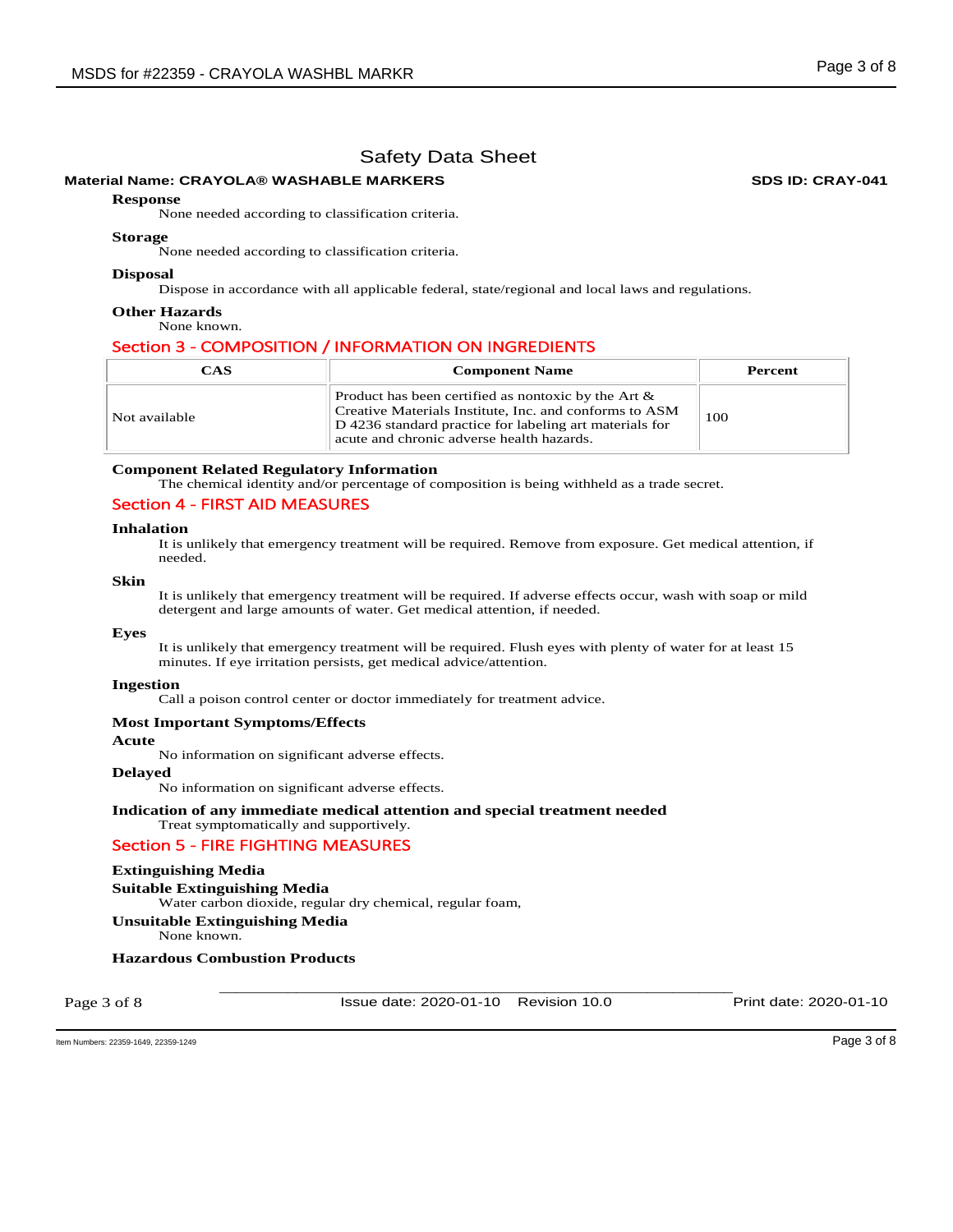### **Material Name: CRAYOLA® WASHABLE MARKERS 
WASHABLE MARKERS**

Oxides of carbon

**Advice for firefighters** 

Slight fire hazard.

#### **Fire Fighting Measures**

Move container from fire area if it can be done without risk. Avoid inhalation of material or combustion byproducts. Stay upwind and keep out of low areas.

#### **Special Protective Equipment and Precautions for Firefighters**

Wear protective clothing and equipment suitable for the surrounding fire.

#### Section 6 - ACCIDENTAL RELEASE MEASURES

**Personal Precautions, Protective Equipment and Emergency Procedures** 

Wear personal protective clothing and equipment, see Section 8.

#### **Methods and Materials for Containment and Cleaning Up**

Stop leak if possible without personal risk. Collect spilled material in appropriate container for disposal.

#### Section 7 - HANDLING AND STORAGE

#### **Precautions for Safe Handling**

Wash thoroughly after handling.

#### **Conditions for Safe Storage, Including any Incompatibilities**

None needed according to classification criteria. Store and handle in accordance with all current regulations and standards. See original container for storage

recommendations. Keep separated from incompatible substances.

# **Incompatible Materials**

### oxidizing materials Section 8 - EXPOSURE CONTROLS / PERSONAL PROTECTION

# **Component Exposure Limits**

The following constituents are the only constituents of the product which have a PEL, TLV or other recommended exposure limit. At this time, the other constituents have no known exposure limits.

### **ACGIH - Threshold Limit Values - Biological Exposure Indices (BEI)**

There are no biological limit values for any of this product's components.

#### **Engineering Controls**

Based on available information, additional ventilation is not required.

#### **Individual Protection Measures, such as Personal Protective Equipment**

#### **Eye/face protection**

Eye protection not required under normal conditions.

#### **Skin Protection**

Protective clothing is not required under normal conditions.

#### **Respiratory Protection**

No respirator is required under normal conditions of use. Under conditions of frequent use or heavy exposure, respiratory protection may be needed.

#### **Glove Recommendations**

Protective gloves are not required under normal conditions.

#### Section 9 - PHYSICAL AND CHEMICAL PROPERTIES

| <b>Appearance</b> | article containing<br>liquid | <b>Physical State</b>                | liquid |                        |
|-------------------|------------------------------|--------------------------------------|--------|------------------------|
| Page 4 of 8       |                              | Issue date: 2020-01-10 Revision 10.0 |        | Print date: 2020-01-10 |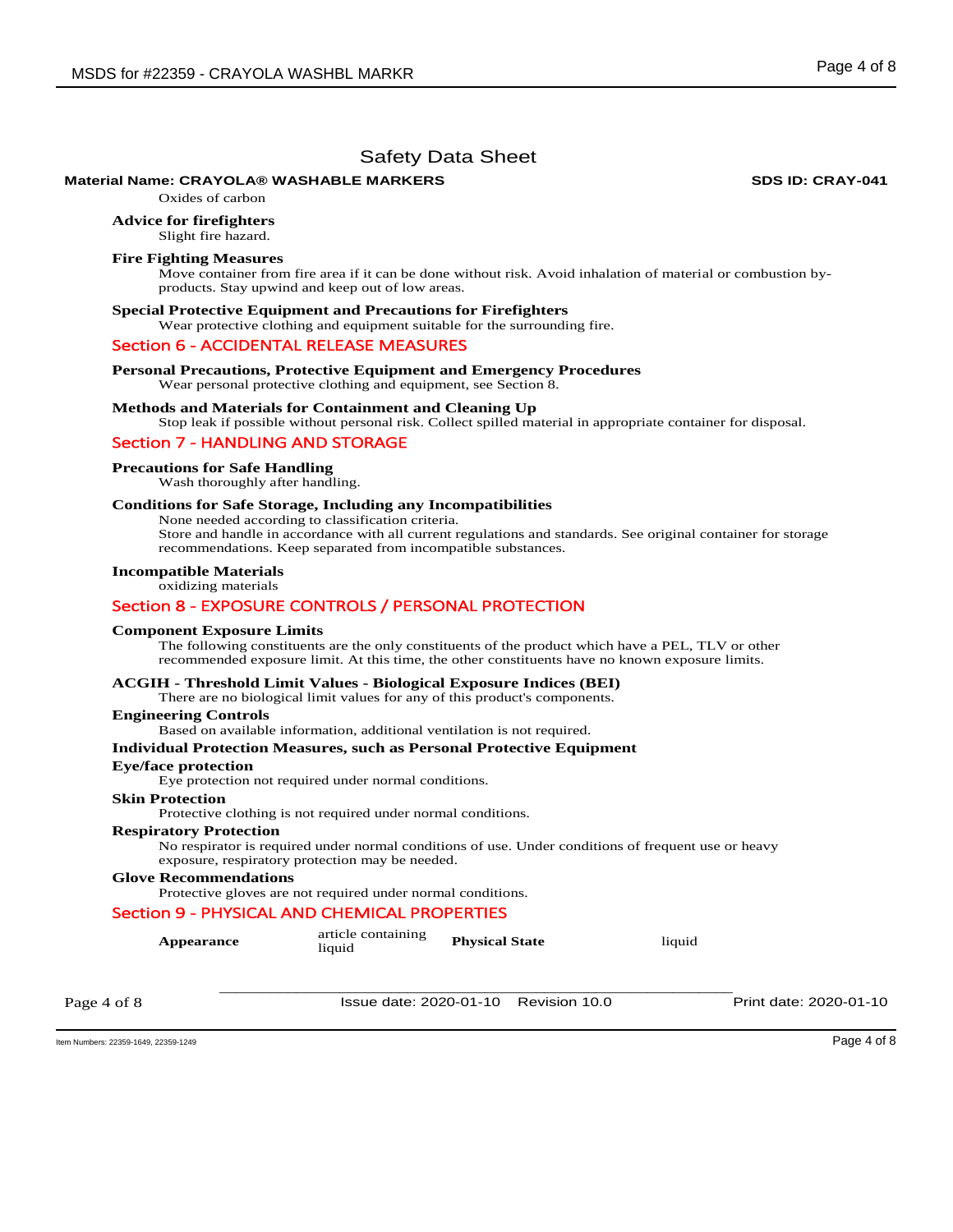# **Material Name: CRAYOLA® WASHABLE MARKERS SDS ID: CRAY-041**

| Odor                                      | odorless                     | Color                                             | various<br>colors       |
|-------------------------------------------|------------------------------|---------------------------------------------------|-------------------------|
| <b>Odor Threshold</b>                     | Not available                | pH                                                | $6 - 9.5$               |
| <b>Melting Point</b>                      | Not available                | <b>Boiling Point</b>                              | <b>Not</b><br>available |
| <b>Boiling Point Range</b>                | Not available                | <b>Freezing point</b>                             | <b>Not</b><br>available |
| <b>Evaporation Rate</b>                   | Not available                | <b>Flammability</b> (solid, gas)                  | <b>Not</b><br>available |
| <b>Autoignition</b><br><b>Temperature</b> | Not available                | <b>Flash Point</b>                                | Not.<br>available       |
| <b>Lower Explosive</b><br>Limit           | Not available                | <b>Decomposition temperature</b>                  | Not.<br>available       |
| <b>Upper Explosive</b><br>Limit           | Not available                | <b>Vapor Pressure</b>                             | <b>Not</b><br>available |
| Vapor Density (air=1)                     | Not available                | Specific Gravity (water=1)                        | $1.06 - 1.12$           |
| <b>Water Solubility</b>                   | (Soluble)                    | <b>Partition coefficient: n-</b><br>octanol/water | Not.<br>available       |
| <b>Viscosity</b>                          | $1.06 - 4.2$ cps             | <b>Kinematic viscosity</b>                        | Not.<br>available       |
| Solubility (Other)                        | Not available                | <b>Density</b>                                    | <b>Not</b><br>available |
| <b>Physical Form</b>                      | article containing<br>liquid | <b>Molecular Weight</b>                           | Not.<br>available       |

# Section 10 - STABILITY AND REACTIVITY

#### **Reactivity**

No hazard expected.

**Chemical Stability** Stable at normal temperatures and pressure.

#### **Possibility of Hazardous Reactions** Will not polymerize.

**Conditions to Avoid** None reported.

#### **Incompatible Materials** oxidizing materials

**Hazardous decomposition products**  Oxides of carbon

**Thermal decomposition products**  Oxides of carbon

Page 5 of 8

\_\_\_\_\_\_\_\_\_\_\_\_\_\_\_\_\_\_\_\_\_\_\_\_\_\_\_\_\_\_\_\_\_\_\_\_\_\_\_\_\_\_\_\_\_\_\_\_\_\_\_\_\_\_\_\_\_\_\_\_ Issue date: 2020-01-10 Revision 10.0 Print date: 2020-01-10

Item Numbers: 22359-1649, 22359-1249 Page 5 of 8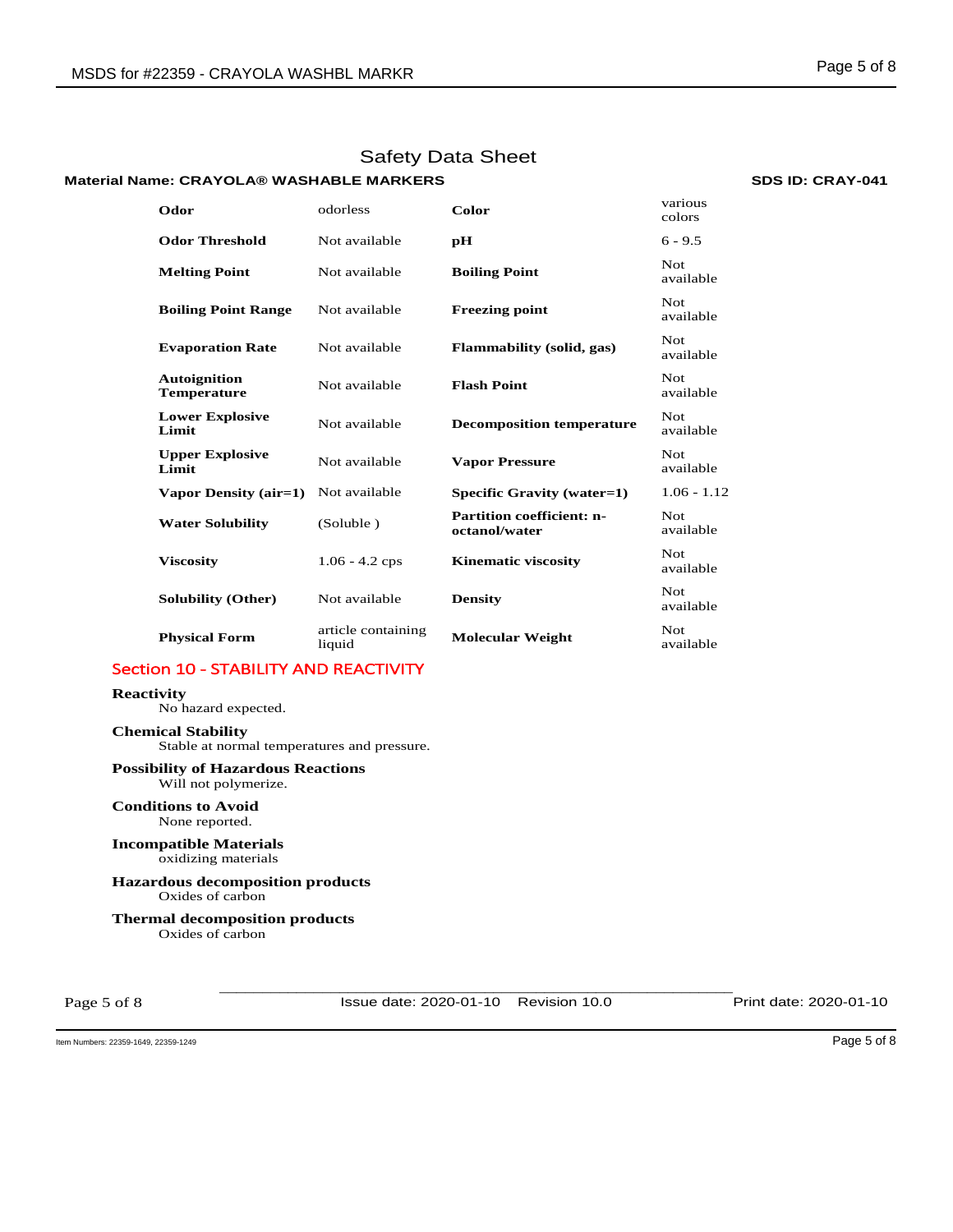# **Material Name: CRAYOLA® WASHABLE MARKERS 
WASHABLE MARKERS**

### Section 11 - TOXICOLOGICAL INFORMATION

# **Information on Likely Routes of Exposure**

**Inhalation** 

No information on significant adverse effects.

#### **Skin Contact**

No information on significant adverse effects.

#### **Eye Contact**

No information on significant adverse effects.

#### **Ingestion**

No information on significant adverse effects.

### **Acute and Chronic Toxicity**

# **Component Analysis - LD50/LC50**

The components of this material have been reviewed in various sources and no selected endpoints have been identified.

#### **Product Toxicity Data**

**Acute Toxicity Estimate**  No data available.

#### **Immediate Effects**  None

**Delayed Effects**  None

#### **Irritation/Corrosivity Data**  None

**Respiratory Sensitization** 

No information available for the product.

### **Dermal Sensitization**

No information available for the product.

### **Component Carcinogenicity**

None of this product's components are listed by ACGIH, IARC, NTP, DFG or OSHA.

### **Germ Cell Mutagenicity**

No information available for the product.

# **Tumorigenic Data**

No data available

#### **Reproductive Toxicity**  No information available for the product.

### **Specific Target Organ Toxicity - Single Exposure**  No target organs identified.

**Specific Target Organ Toxicity - Repeated Exposure**  No target organs identified.

# **Aspiration hazard**

no data available.

# **Medical Conditions Aggravated by Exposure**

Page 6 of 8

\_\_\_\_\_\_\_\_\_\_\_\_\_\_\_\_\_\_\_\_\_\_\_\_\_\_\_\_\_\_\_\_\_\_\_\_\_\_\_\_\_\_\_\_\_\_\_\_\_\_\_\_\_\_\_\_\_\_\_\_ Issue date: 2020-01-10 Revision 10.0 Print date: 2020-01-10

Item Numbers: 22359-1649, 22359-1249 Page 6 of 8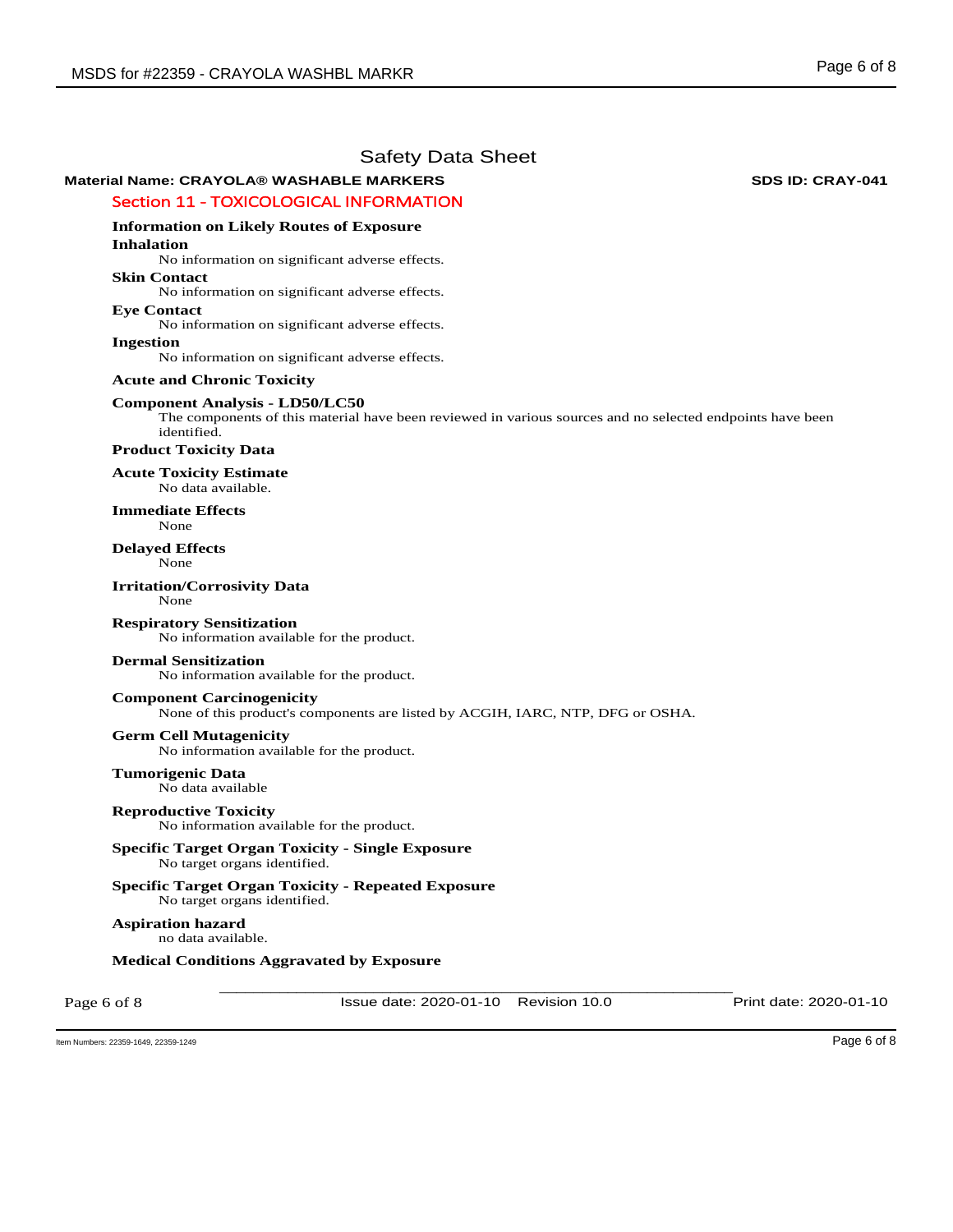### **Material Name: CRAYOLA® WASHABLE MARKERS 
WASHABLE MARKERS**

No data available.

# Section 12 - ECOLOGICAL INFORMATION

#### **Ecotoxicity**

No information available for the product.

#### **Component Analysis - Aquatic Toxicity**

No LOLI ecotoxicity data are available for this product's components.

#### **Persistence and Degradability**

No information available for the product.

#### **Bioaccumulative Potential**

No information available for the product.

#### **Mobility**

No information available for the product.

#### Section 13 - DISPOSAL CONSIDERATIONS

#### **Disposal Methods**

Dispose in accordance with all applicable federal, state/regional and local laws and regulations. Recycle if possible.

#### **Component Waste Numbers**

The U.S. EPA has not published waste numbers for this product's components.

# Section 14 - TRANSPORT INFORMATION

**US DOT Information: UN/NA #:** Not regulated

**IATA Information: UN#:** Not regulated

#### **ICAO Information: UN#:** Not regulated

# **IMDG Information:**

**UN#:** Not regulated

### **International Bulk Chemical Code**

This material does not contain any chemicals required by the IBC Code to be identified as dangerous chemicals in bulk.

#### Section 15 - REGULATORY INFORMATION

#### **U.S. Federal Regulations**

None of this product's components are listed under SARA Sections 302/304 (40 CFR 355 Appendix A), SARA Section 313 (40 CFR 372.65), CERCLA (40 CFR 302.4), TSCA 12(b), or require an OSHA process safety plan.

#### **SARA Section 311/312 (40 CFR 370 Subparts B and C) reporting categories**  No hazard categories applicable.

#### **U.S. State Regulations**

None of this product's components are listed on the state lists from CA, MA, MN, NJ or PA.

**California Safe Drinking Water and Toxic Enforcement Act (Proposition 65)**  Not listed under California Proposition 65.

#### \_\_\_\_\_\_\_\_\_\_\_\_\_\_\_\_\_\_\_\_\_\_\_\_\_\_\_\_\_\_\_\_\_\_\_\_\_\_\_\_\_\_\_\_\_\_\_\_\_\_\_\_\_\_\_\_\_\_\_\_ **Component Analysis - Inventory**

Page 7 of 8

Issue date: 2020-01-10 Revision 10.0 Print date: 2020-01-10

Item Numbers: 22359-1649, 22359-1249 Page 7 of 8